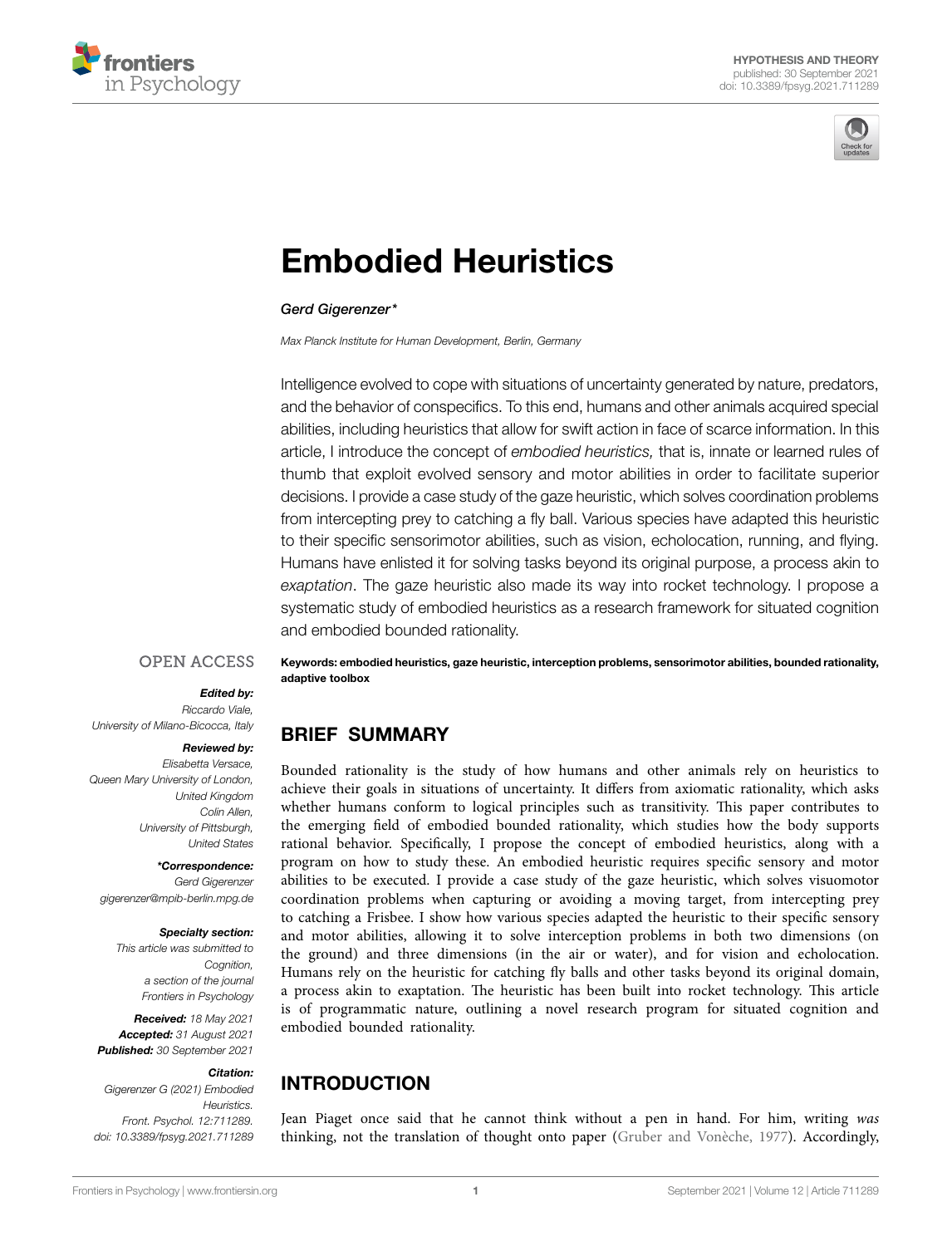Gigerenzer Embodied Heuristics

his theory of cognitive development begins with the child's sensory and motor processes, which are eventually transformed into mental life, where they become cognitive operations and structures. The general idea that cognition is closely intertwined with action was later called *embodied cognition*. This term, however, has been used for a highly diverse set of ideas, including the role of gestures, narratives, and physical proximity in behavior. An early version was *ecological psychology*, most prominently [Gibson's \(1979\)](#page-10-1) view that perception requires movement to detect the invariants in ambient light: "So we must perceive in order to move, but we must also move in order to perceive" (p. 223). In the field of robotics, [Brooks \(1991\)](#page-10-2) embraced a Gibsonian-inspired architecture, where robots need no symbolic representation of their world; their sensors are connected directly to their behaviors, enabling them to "use the world as its own model" (p. 139). What unites these various approaches, which have been called the four "E's" – *embodied*, *embedded*, *extended*, and *enactive cognition* – is their critique of theories that explain behavior on the basis of internal processes only (e.g., theory of mind or computational theories of cognition) without considering the role of the body and the environment [\(Wilson, 2002;](#page-11-0) [Shapiro and Spaulding, 2021](#page-11-1)).

In the present article, I begin from a different perspective, the evolution of rational behavior.

One might think that rational choice theory – choice axioms and subjective expected utility maximization – has long investigated how humans and other animals make decisions. Yet most theories of rational behavior assume that humans have mental capacities for foreseeing the future that real humans can only dream of: perfect foresight of all future events, along with their consequences and probabilities [\(Hammerstein, 2012\)](#page-11-2). These assumptions are made not because they are realistic but because they are needed to apply the convenient mathematical tools of optimization. Economist Milton [Friedman \(1953\)](#page-10-3) famously defended these "as-if" models by arguing that their purpose is prediction, not psychological realism. Their strength lies in the beauty of abstract models, where humans are pictured as econometricians. Their downside is that everything psychological plays little if any role, except as a source of irrationality. This methodological choice has left us with an unsatisfying situation. It has promoted a flood of theories that neither describe actual behavior nor intend to do so. Furthermore, contrary to Friedman's vision, expected utility models appear barely able to predict behavior. According to a review, "their power to predict out-of-sample is in the poor-to-nonexistent range" [\(D. Friedman et al., 2014\)](#page-10-4). Logical axioms hence may not have been the best route to understanding rational behavior in the real world.

In this article, I start with an evolutionary view on decisionmaking. I introduce the concept of *embodied heuristics*, that is, rules of thumb that exploit specific sensory and motor capacities in order to facilitate high-quality decisions in an uncertain world. Instead of taking an axiomatic approach, models of heuristics take an *algorithmic* approach to represent the sequential process of decision-making in time. Following that, I present a case study of the gaze heuristic that illustrates how an embodied heuristic exploits sensory and motor abilities and how the heuristic has been adapted to the specific abilities of different species. Moreover, by a process akin to exaptation, the heuristic ended up solving new tasks created by human culture. I begin with what might have been the first decisions made by living organisms.

## THE DAWN OF DECISION-MAKING

The earth is about 4.5 billion years old. Life emerged some 3.8 billion years ago and animals much later, about 1 billion years ago. It began in the form of single-celled organisms equipped with early versions of sensors and a small repertoire of actions. The best-studied single-celled organism is a bacterium called *E. coli* (named after its discoverer, the pediatrician Theodor Escherich). Its popularity is based on the observation that it does not appear to die but instead splits into two daughter bacteria, which again split, and so on [\(Khamsi, 2005](#page-11-3)). It can be found in the lower intestine of humans and other warm-blooded organisms. *E. coli* can perform two motions, run or tumble, that is, move in a straight line or randomly change course. It continuously switches between these actions, although tumbling is reduced when its sensors detect increasing concentrations of food (see [Godfrey-](#page-10-5)[Smith, 2016](#page-10-5), for a philosopher's account of this behavior). Here we observe the earliest form of decision-making: bacteria choosing between two actions, run or tumble, guided by chemical cues in their environment. These actions serve adaptive goals, finding food and avoiding toxins. The bacteria rely on decreasing or increasing rates of various chemicals as cues. In decision theory, a cue is a sign, or clue, of something that is not directly accessible, such as food or toxins.

Bacteria are *prokaryotes*, cells without a nucleus. Much later, *eukaryotes* arose from a merger of bacterial cells and eventually formed plants, mushrooms, and animals. Eukaryotes also formed "eyespots," which mark the beginning of vision and allow for further cues to guide action. One of these, light, has a dual function. For some organisms such as single-celled organisms and plants, it is mainly a source of energy, supplying solar power. Although humans and other animals also sunbathe, for them light is primarily a source of information. Humans *infer* the outside world from patterns of light.

Inference is crucial, as we cannot directly see the world. Our inferences, albeit more elaborate than those of single cells, remain intelligent "bets" based on uncertain cues. The great physiologist Hermann von Helmholtz spoke of "unconscious inferences" because even humans are not aware of how they make these inferences, such as reconstructing a three-dimensional world from a two-dimensional retinal image. Unconscious inferences border on magic, given that an infinite number of states of the world are consistent with this retinal image. Through millions of years of learning, sensory and motor abilities have evolved in tandem with heuristics that help make good inferences in such situations of uncertainty – to find food and mates, to avoid toxins and predators, and to solve the basic goals of organisms.

Along with individual inferences, social behavior evolved. Consider *E. coli* again. It reacts not only to signs of edible food and dangerous toxins, but also to chemicals that signal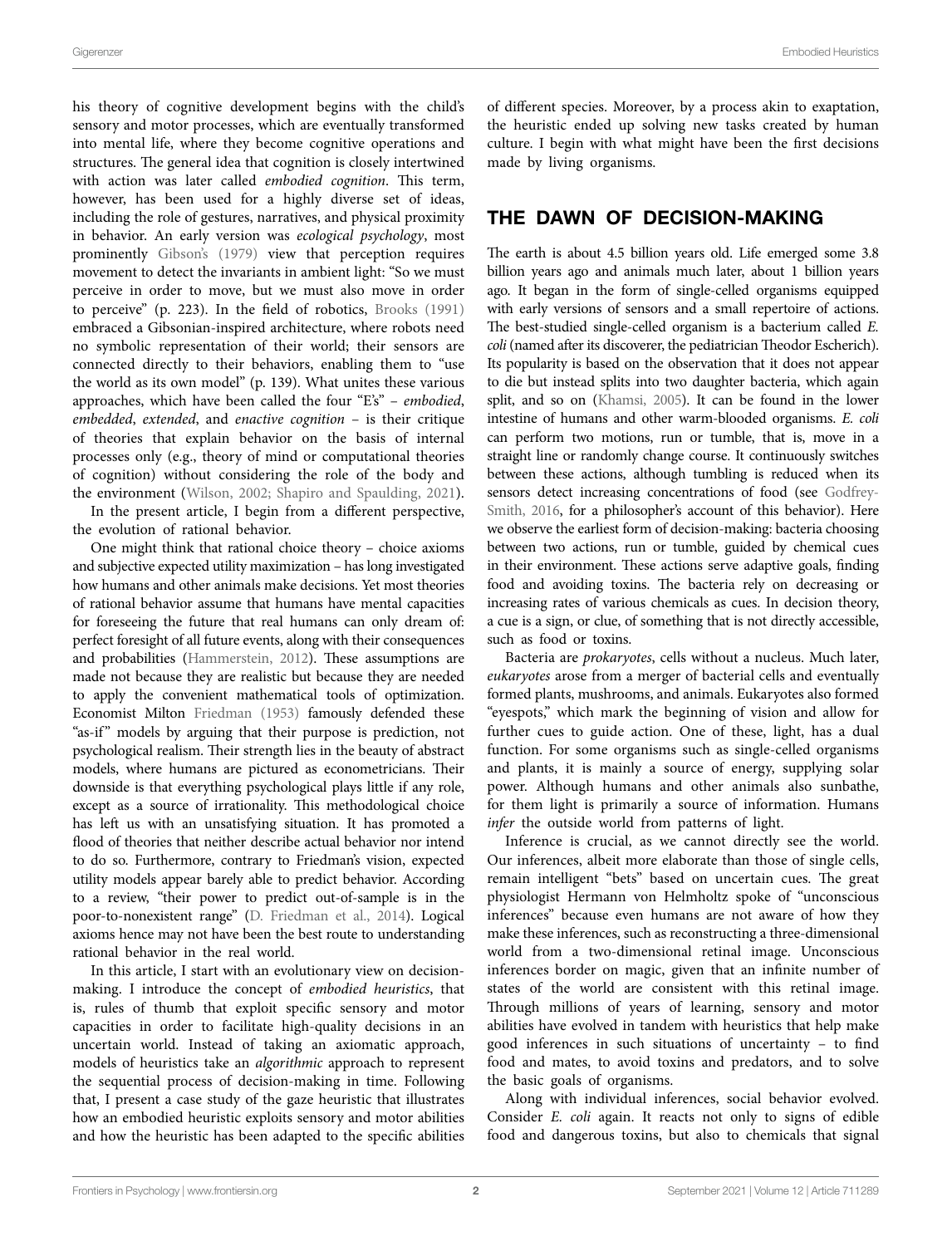the presence of other bacteria. This reaction opened the door to the evolution of *coordination* between organisms, that is, social behavior. An example is *quorum sensing* among bacteria living inside of squids. Bacteria produce light through a chemical reaction, but only if enough other bacteria are around to join in. They appear to follow a simple heuristic: The more of the signaling chemical one senses, the more light one produces ([Godfrey-Smith, 2016,](#page-10-5) p. 19). The light produced serves its host, the squid, as camouflage. Without this light, predators from below would see the shadow of squids, which are nocturnal animals, as cast by the moonlight. In humans, social coordination takes many forms, including communication, cooperation, and competition, and has led to cultural systems such as churches, political parties, and the market.

Let us now consider a concrete example of how inferences are made based on an embodied heuristic.

# EMBODIED HEURISTICS: AN ILLUSTRATION

Ants, like humans, make real-estate choices, that is, decisions about where to live, which are essential to their fitness. Consider *Leptothorax albipennis*, a small ant approximately 3mm long that lives in colonies with up to 500 workers and a single queen. When their old nest is destroyed, the ant colony sends out scouts to locate a new site that is sufficiently large to house the entire colony. The ants prefer nest sites consisting of narrow cracks in rocks with flat areas. How can a scout ant estimate the irregular area of a candidate site? A series of ingenious experiments revealed that scout ants use a smart rule called "Buffon's needle algorithm," named after the French eighteenth-century mathematician Buffon, who discovered it millennia after the ants did ([Mallon and Franks, 2000\)](#page-11-4).

To determine the size of the area, the scout ant first moves for a fixed period (less than two minutes) on an irregular path that covers the area fairly evenly. While doing so, it leaves behind a trail of pheromones. After that the ant exits the area, and then returns and repeats the procedure of walking around randomly. In this second round, the ant counts how often it crosses its own pheromone trail and uses the count to estimate the area of the site: the larger the number of crossings, the smaller the area. This heuristic is amazingly accurate: For a site that is half the size of the area needed, the frequency of crossing is 1.96 times greater ([Mugford et al., 2001](#page-11-5)).

In Buffon's needle problem, the question is asked, what is the probability  $p$  that a needle dropped on a floor made of parallel and equally wide strips of wood will end up lying across a line between two strips? For a needle of length *l*,  $p=2l/\pi t$ , where *t* is the width of the strips. Buffon used the solution to calculate the number  $\pi$ . In the ant's heuristic, the lines are the ant's pheromone trail and the needles lying across lines are the ant's crossings of its own trail. The ant is not interested in π, but in the length *t* between lines, which indicates the area.

The ant's heuristic involves its body in several ways. First, the ant needs to move around. The heuristic would not work if the ant simply sat still and looked around. Second, the ant's body produces a pheromone trail, and its sensory system has the ability to recognize its own trail. These biological functions are necessary for the heuristic to be executed, but not sufficient. In addition, the ant needs cognitive abilities such as counting crossings and retaining a memory of the count. Many insects can in fact measure and memorize the rate at which they encounter stimuli [\(Stephens and Krebs, 1986\)](#page-11-6). All in all, ants have evolved an embodied heuristic to infer the area of potential nest sites.

# AXIOMATIC RATIONALITY, BOUNDED RATIONALITY, AND ECOLOGICAL **RATIONALITY**

The scout ant solves an adaptive problem, finding a nest site. The bacteria *E. coli* solves its own adaptive problems, finding food and avoiding toxins. Adaptive problems relate to survival and reproduction, such as finding a safe location, food, and a sexual partner, or cooperating and competing in social groups [\(Tooby and Cosmides, 1992](#page-11-7)). A common characteristic of adaptive problems is the presence of uncertainty, that is, when full knowledge of all options together with their consequences and probabilities is not attainable. Theories of rational behavior, in contrast, have mostly studied artificial lotteries and well-defined games where all is known for certain, including the probabilities. These are known as situations of risk [\(Knight, 1921](#page-11-8)).

#### Axiomatic Rationality

The best-known theory of decision-making goes by many names: axiomatic rationality, expected utility maximization, or rational choice theory. Given the many definitions of rational choice theory, *a*x*iomatic rationality* is a more precise designation. In the axiomatic approach, the term *rationality* has little to do with solving adaptive problems. Instead, it refers to a set of choice axioms, such as completeness and transitivity, and to expected utility maximization. It is also not meant to describe the process of how ants choose a new nest site or how humans make decisions. All it might offer is a model in which ants are assumed to have complete knowledge about the features of all sites in reach and choose a site that maximizes their utility. Such a model would neither help an ant to know what to do nor aid a behavioral biologist in understanding what ants do nor guide an AI engineer in building a robot ant. The theory is deliberately abstract and "as-if."

In fact, its originators, [von Neumann and Morgenstern](#page-11-9)  [\(1944\),](#page-11-9) never intended axiomatic rationality to describe what humans and other animals do or what they should do. Instead, these authors derived the necessary and sufficient conditions to represent choices on a number line, called *utility function*. These conditions are the choice axioms and are similar to the properties of real numbers [\(Cantor, 1954\)](#page-10-6). Von Neumann and Morgenstern's great contribution was to prove that if an individual satisfies the set of axioms, then their choices can be represented by a utility function – *nothing more*. Nowhere in the three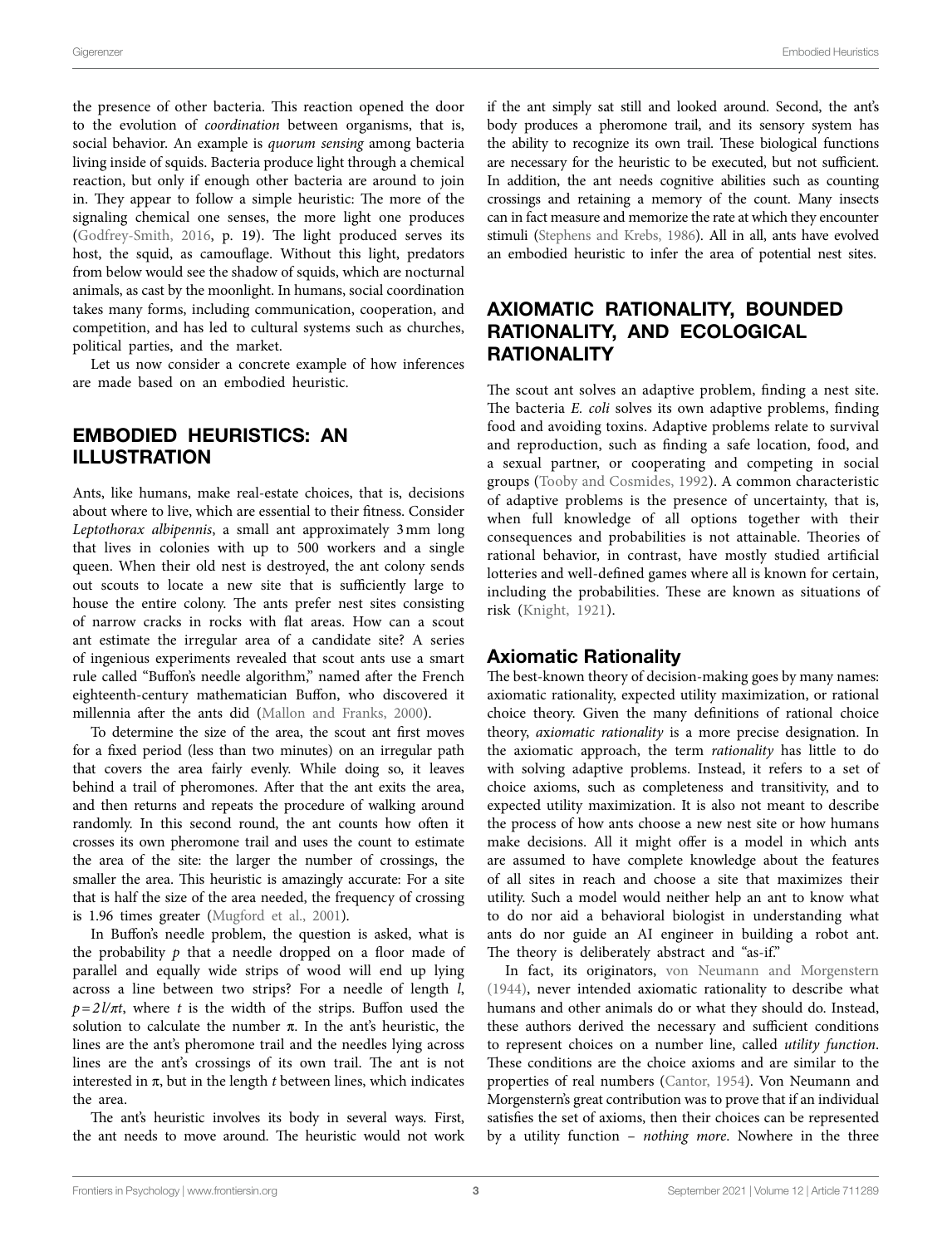editions of their landmark book did the founders speak of axioms as a description of how people behave or should behave.

Ten years later, the normative interpretation of choice axioms was promoted by [Savage \(1954\)](#page-11-10), known as the father of Bayesian decision theory. Yet Savage explicitly limited the theory to *small worlds (S, C),* that is, situations in which the exhaustive and mutually exclusive set of future states *S* and their consequences *C* are known. That is why choices between lotteries have become a standard task in decision research, from behavioral economics to cognitive neuroscience. Here, all future states (the tickets), their outcomes (the prizes), and their probabilities are known (as mentioned before, these are also called *situations of risk*.) However, Savage maintained that it would be "utterly ridiculous" (p. 16) to apply utility theory beyond small worlds, that is, to well-defined situations that are intractable, such as chess, or to ill-defined situations where one cannot know all possible future states and their consequences. Savage's example of an ill-defined situation was planning a picnic (p. 16), which is prone to unexpected events.

In a surprising turn in history, quite a few psychologists and economists disregarded Savage's restrictions and began to assert that axiomatic rationality applied to *all* situations ([Binmore, 2008\)](#page-10-7). At the same time, it was known since the demonstrations of Maurice Allais and Daniel Ellsberg that people systematically violate the theory *even in small worlds*. Note that both Allais and Ellsberg criticized the rationality of rational choice theory, not the rationality of people. Nevertheless, many psychologists (mis)construed the theory to be normative and routinely blamed deviations on people, not the theory (e.g., [Thaler and Sunstein, 2008](#page-11-11); [Kahneman,](#page-11-12)  [2011\)](#page-11-12). These deviations were attributed to *bounded rationality*, implying that humans are innately susceptible to cognitive illusions or even irrationality.

## Bounded Rationality and Ecological Rationality

But that was not what Herbert Simon, who coined the term *bounded rationality*, meant. In fact, [Simon \(1989,](#page-11-13) p. 377) argued in favor of studying how humans and other animals actually make decisions when the conditions for axiomatic rationality are not met, that is, under uncertainty. His revolutionary proposal required leaving the safe haven of small worlds, or situations of risk, and sailing out to study the actual process of decision-making under uncertainty. That proved too much for most neo-classical economists, who reinterpreted bounded rationality as optimization under constraints, which is also not what Simon meant. The psychologists who studied deviations from axiomatic rationality attached yet another meaning to bounded rationality, as deviations between judgment and rational choice theory that signify irrationality. While these latter two definitions contradict each other, one signifying rationality, the other irrationality, what they share is their embrace of rational choice theory as the unconditional benchmark for all behavior ([Gigerenzer, 2020](#page-10-8)). This double takeover has been so successful that few people have noticed how *bounded rationality* has been decoupled from Simon's revolutionary program.

As in axiomatic decision theory, the study of the mind's evolved psychology, not to speak of the body, appears irrelevant for human decision-making in the present definitions of bounded rationality. To avoid confusion, my colleagues and I instead refer to *ecological rationality* in our work on extending Simon's original program [\(Gigerenzer et al., 1999](#page-10-9)). **[Figure 1](#page-4-0)** shows the general framework. The left side represents mind and body; the right side represents the environment in which a decision needs to be made. These two sides specify the two blades of Simon's "scissors," an analogy he used to explain why one needs to investigate the interplay between cognition and environment to understand behavior: Looking at only one blade of a pair of scissors does not explain how it cuts so well.

The study of ecological rationality analyzes the match between the adaptive toolbox of an individual or species, and the environment. A *match* refers to the likelihood that a given heuristic achieves a given goal in a given environment. Heuristics exploit sensory capacities and motor abilities and are in this sense embodied heuristics. Together, they constitute the adaptive toolbox, which specifies the first blade of Simon's scissors.

The second blade is the environment. It contains the goals of the organism, such as a good nest site. Note that the *environment* here refers to the world as experienced by animals or humans, as in [von Uexküll's \(1957\)](#page-11-14) *Umwelt*, not to an exhaustive description in terms of molecular biology or geophysics.

The study of ecological rationality addresses three questions [\(Gigerenzer and Gaissmaier, 2011;](#page-10-10) [Todd et al., 2012](#page-11-15)). The first concerns the repertoire of tools: What are the heuristics in the adaptive toolbox of an individual, institution, or species? The second concerns the organism's environment: What are the relevant environment structures? The third concerns the match between mind and environment: What are the environmental conditions conducive to the success of particular heuristics with respect to a goal? Together, the answers to these three questions enable us to comprehend why heuristics evolved and the conditions under which a given heuristic is likely to succeed.

What the study of ecological rationality does *not* ask is whether a behavior departs from logical systems of rationality. Strictly following logical inference can, in fact, even hinder solving adaptive problems. Consider two parties engaged in a social contract of the type "if you take the benefit, then you have to pay the costs" [\(Cosmides, 1989](#page-10-11)). Although the heuristic "check whether your partner took the benefit but did not pay the costs" can lead to choices that contradict an interpretation of the social contract as a logical conditional "if p then q," it enables detecting cheaters ([Gigerenzer and Hug, 1992](#page-10-12)). Similarly, a review of deviations from choice axioms and other logical rules – often interpreted as cognitive illusions – found little to no evidence that these deviations are actually associated with lesser health, wealth, happiness, or any other measurable costs [\(Arkes et al., 2016](#page-10-13)).

Unlike the ant's implementation of Buffon's needle algorithm, many models of heuristics do not make reference to specific sensory or motor abilities. An example is the investment heuristic 1/N, which solves the problem of how to invest a sum of money into *N* assets by allocating it equally. In the uncertain world of stocks, this fast-and-frugal heuristic has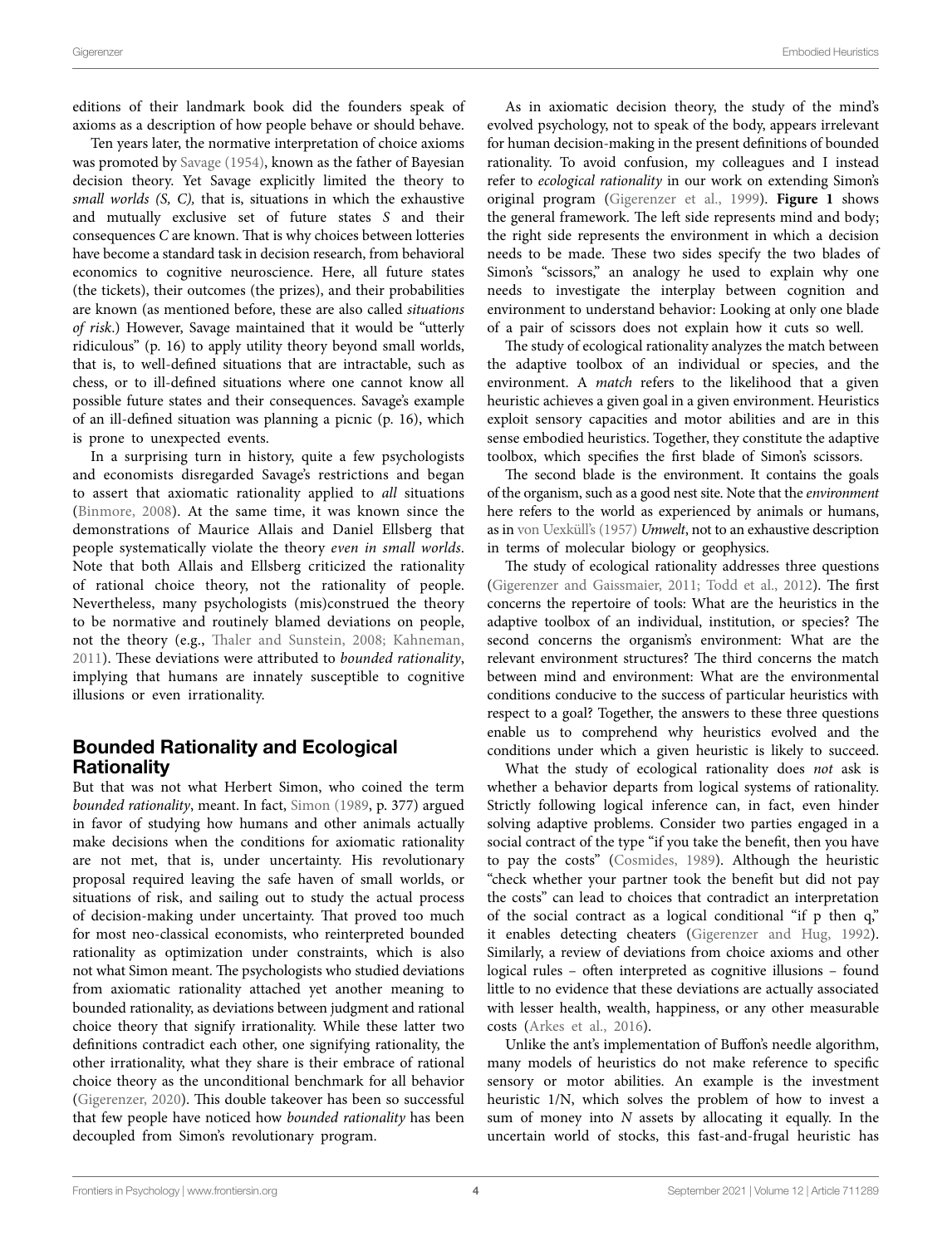<span id="page-4-0"></span>

been shown to be able to outperform the Nobel Prize-winning mean-variance portfolio ([DeMiguel et al., 2009](#page-10-14)). However, 1/N does not specify or require specific sensorimotor abilities; dividing a sum by the number of assets can be performed by a pocket calculator as well. Similarly, heuristics such as *minimax* (determine the worst outcome of each option and choose the option with the least undesirable outcome) and *tallying* (count the positive reasons for each option and choose the option with the highest number) do not specify or require any abilities apart from calculation ([Gigerenzer and Gaissmaier, 2011\)](#page-10-10).

I will reserve the term *embodied heuristic* for rules that require specific sensory and/or motor abilities to be executed, not for rules that merely simplify calculations. In the next section, I describe in more detail an embodied heuristic that humans share with animal species.

#### THE GAZE HEURISTIC

When faced with a ball high up in the air, experienced baseball outfielders know where to run in order to catch it. How do they solve the task? There are two visions for finding an answer. The first is to treat the question as an optimal control problem and assume close-to-omniscient players who can make complex calculations unconsciously. That is how Richard [Dawkins \(1989\)](#page-10-15), p. 95) thinks a player catches a ball:

He behaves as if he had solved a set of differential equations in predicting the trajectory of the ball. He may neither know nor care what a differential equation is, but this does not affect his skill with the ball. At some subconscious level, something functionally equivalent to the mathematical calculations is going on.

To determine the trajectory of the ball, consciously or unconsciously, the player has to estimate the parameters in this formula:

$$
z(x) = x \left( \tan \alpha_0 + \frac{mg}{\beta v_0 \cos \alpha_0} \right) + \frac{m^2 g}{\beta^2} \ln \left( 1 - \frac{\beta}{m} \frac{x}{v_0 \cos \alpha_0} \right) (1)
$$

where  $z(x)$  is the height of the ball at flight distance x, measured from the position where the ball was thrown. At  $z(x)=0$ , the

ball hits the ground. To calculate  $z(x)$ , the player has to estimate both the initial angle  $\alpha_0$  of the ball's direction relative to the ground and the initial speed  $v_0$  of the ball; know the ball's mass *m*, the friction  $\beta$ , and that the acceleration of earth *g* is 9.81 m/ s 2 (meter/s squared); and be able to calculate tangent and cosine. Even then, the formula is overly simplified in that it considers only two dimensions and ignores wind and spin. Importantly, the true challenge is not computing the equation, but *estimating* its parameters, such as the initial angle and the initial speed.

Note that Dawkins put the term "as if" into his explanation of how players solve the goal. He was well aware that players do not calculate trajectories; they only behave *as if* they did. What players actually do at the subconscious level remains a mystery in his account. Yet that mystery has been resolved by experimental studies. Experienced players catch a fly ball by using a heuristic that has absolutely nothing to do with calculating a trajectory (**[Figure 2](#page-5-0)**).

Gaze heuristic: *Fixate your eyes on the ball, run, and adjust your speed so that the angle of gaze remains constant.*

The gaze heuristic ignores all the information necessary for computing a trajectory and attends to one variable only, the angle of gaze. In this way, it avoids any measurement errors when estimating the parameters in Equation 1. It consists of three "building blocks" – fixating, running, and adjusting – and works in situations where the ball is already high in the air. If that is not the case, the player needs to adapt the third building block:

*Fixate your eyes on the ball, run, and adjust your speed so that image of the ball rises at a constant rate.*

One can easily see the logic. If the image of the ball rises at an accelerating rate, the ball will hit the ground behind the player's present position, meaning that the player needs to run backward. If it rises at a decreasing rate, the ball will hit the ground before the player, who then needs to run faster. If the image of the ball rises at a constant rate, the player is running at the correct speed [\(McBeath et al., 1995](#page-11-16); [Shaffer](#page-11-17)  [and McBeath, 2002](#page-11-17)).

The gaze heuristic is an embodied heuristic. It requires the ability to hold one's gaze on an object, to run, and to adjust one's running speed. These abilities are learned early in development. For instance, babies begin to exercise visual tracking of moving objects around 2months of age, such as tracking the objects in mobiles ([Jonsson and von Hofsten, 2003](#page-11-18)).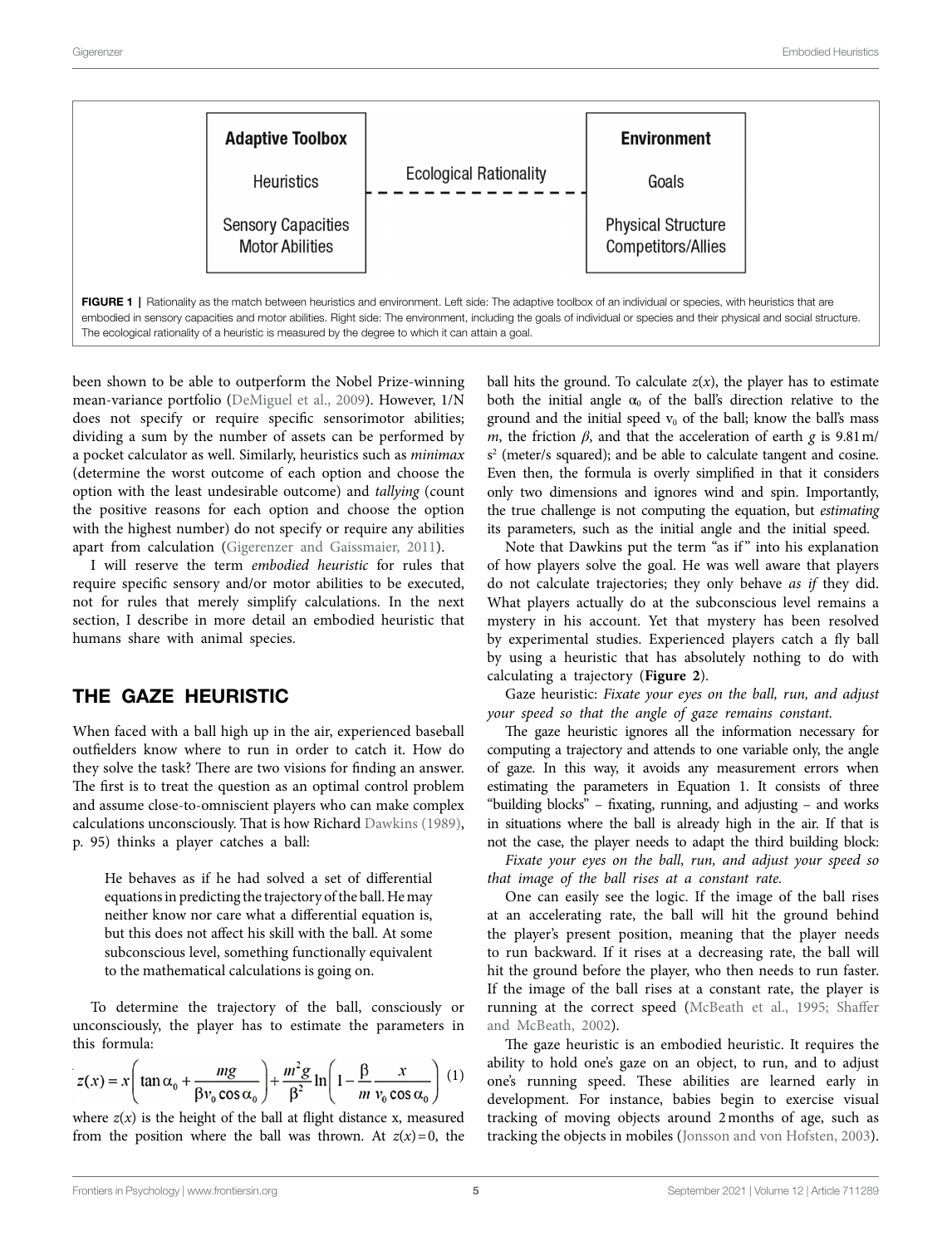<span id="page-5-0"></span>

TABLE 1 | The trajectory calculation model and the gaze heuristic make different predictions about both behavior and cognitive processes. In addition, they imply different specifications of the player's goal. The checkmarks show the predictions supported by experimental studies.

<span id="page-5-1"></span>

|                            | <b>Trajectory Calculation</b> | <b>Gaze Heuristic</b>              |
|----------------------------|-------------------------------|------------------------------------|
| Player's goal              | Compute landing point         | Intercept ball                     |
| Prediction 1: Speed        | Runs full speed to            | The angle of gaze                  |
|                            | landing point.                | controls                           |
|                            |                               | running speed and its              |
|                            |                               | change.                            |
| Prediction 2: Interception | At the landing point,         | Intercepts ball while              |
|                            | player waits to catch         | running. $\checkmark$              |
|                            | ball.                         |                                    |
| Prediction 3: Course       | Runs in a straight line.      | Runs in a slight arc. $\checkmark$ |
| Prediction 4: Landing      | Knows where the ball is       | Does not know landing              |
| point                      | landing.                      | point.                             |

The body is part of the solution. In contrast, state-of-the-art bipedal robots cannot implement the gaze heuristic because they lack the ability to run and to securely hold their gaze on a moving object against a noisy background.

## Predicting Behavior: As-if Models vs. Embodied Heuristics

Let me now make two more general points. First, reliance on as-if models rather than process models can mislead researchers regarding the actual goal of an organism. The trajectory calculation model suggests that the player's goal is to determine the point where the ball hits the ground (or is at a height in reach of the player) and then run to this point (**[Table 1](#page-5-1)**).

The gaze heuristic, in contrast, implies that the goal is to intercept the ball. No knowledge about the landing point is necessary; the heuristic leads the player to the ball. A heuristic is not a just an efficient means toward a given end. It can specify what exactly the player wants to achieve. Means can determine ends, not just the other way round.

Now consider the argument by Milton Friedman that models need not be concerned with psychological realism, only with good predictions. The gaze heuristic and the study of embodied heuristics in general, however, show that psychological realism can lead to better predictions than as-if models. Because as-if models do not care about cognition, only about behavior, let us have a closer look at four predictions about behavior (**[Table 1](#page-5-1)**).

Consider first the running speed. The trajectory model suggests that players would perform better the faster they run to the expected landing point, so that they have time for last-second adjustments. In contrast, the gaze heuristic makes a very specific prediction: that players' speed is controlled by the angle of gaze, which determines speed and its change. If players run too fast, they will miss the ball.

Second, consider interception. According to the trajectory model, players should ideally arrive at the landing point before the ball and wait for it. The gaze heuristic, in contrast, implies that players catch the ball while running. The reason is that they adjust their running speed until they catch the ball. In both cases, the predictions following from the gaze heuristic have been supported by experimental studies (e.g., McBeath [et al., 1995](#page-11-16); [Shaffer and McBeath, 2002](#page-11-17)).

Third, consider the course of running. According to the trajectory model, the player will run straight toward the landing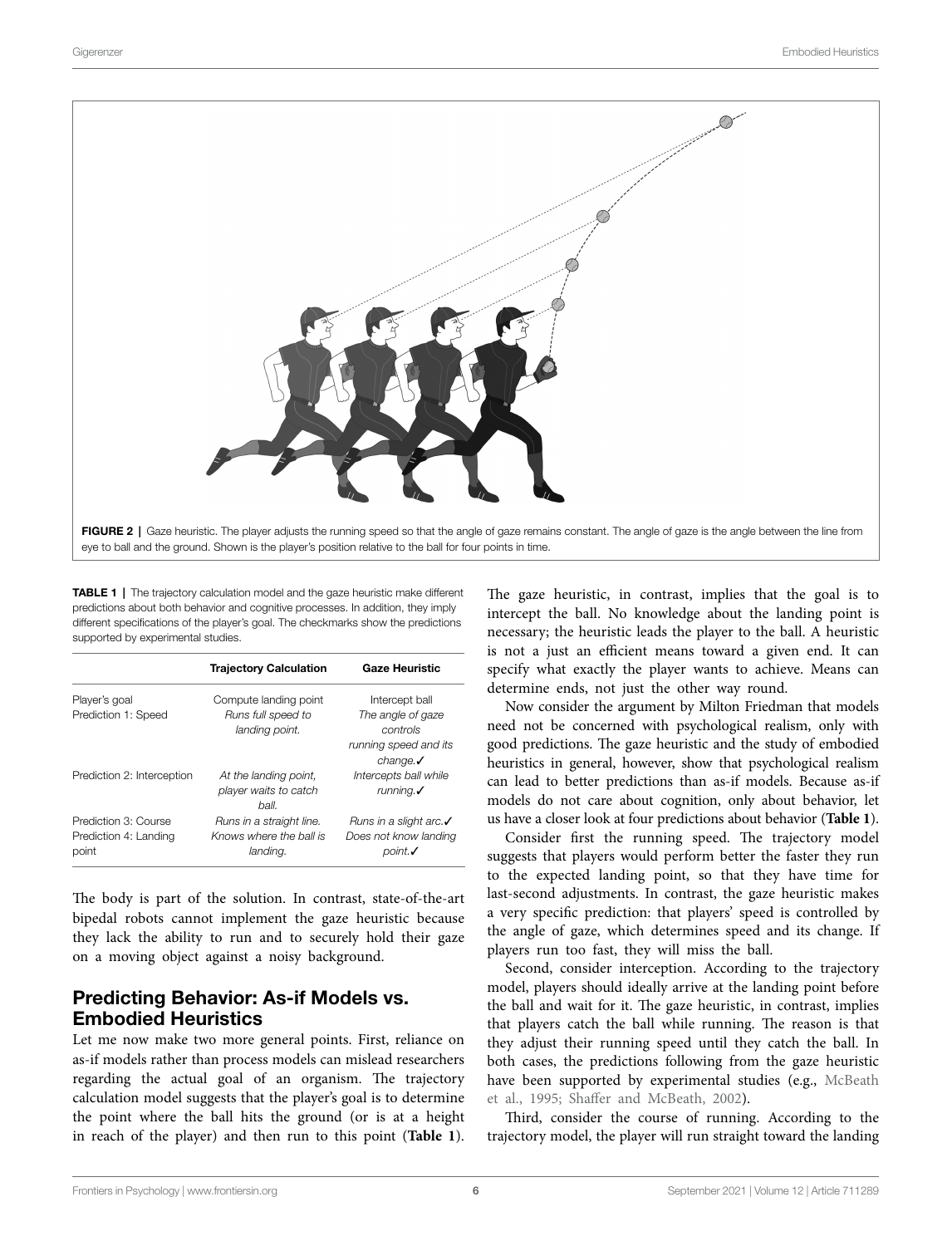point. In contrast, the gaze heuristic can imply in certain situations that players run a slight arc to keep the angle of gaze constant. These arcs have been demonstrated in experiments with skilled outfielders [\(Shaffer and McBeath, 2002\)](#page-11-17).

Finally, if players consciously or unconsciously computed the landing point, as assumed by the trajectory model, they would know where the ball will land. No such knowledge is implied by the gaze heuristic. Studies show that even experienced players (just like ordinary people) have difficulties estimating the trajectory of the ball, its apex, and the landing point yet are nevertheless able to catch the ball ([Shaffer and McBeath, 2005](#page-11-19)).

The general point is that the as-if trajectory model is ignorant about the process and objectives of decision-making and thus makes incorrect predictions about the resulting behavior. It treats the problem as one of calculating landing points, while the heuristic treats it as one of coordination between body and ball.

## Coordination Problems

The gaze heuristic and its relatives can resolve various coordination problems. These include interception, such as when athletes catch balls, but also avoidance of collisions, as in sailing and flying. When beginners learn to sail, they are taught a version of the gaze heuristic to infer whether another boat is on a collision course: Fixate your gaze on the other boat; if the angle of gaze remains constant, change your course quickly. When beginners learn to fly a light aircraft, they may be taught a further version of the same rule: If another plane approaches and you fear collision, look at a scratch in your windshield and observe whether the other plane moves relative to that scratch. If not, dive away immediately – otherwise, the plane might end up colliding with this scratch.

The "miracle on the Hudson River" is a famous case where reliance on the gaze heuristic saved lives. On January 15, 2009, US Airways Flight 1549 collided with a flock of Canada geese shortly after take-off, which shut down both engines. The pilots had to make a life-and-death decision: to try to reach the next airport or attempt a risky landing in the Hudson. Landing at the next airport would have been the safer option, but only if the plane could actually make it that far. As co-pilot Jeffrey Skiles explained, to determine whether the sailing plane could safely make it to the airport, they did not try to calculate the trajectory of the plane but instead relied on a version of the gaze heuristic [\(Rose, 2009](#page-11-20)):

It's not so much a mathematical calculation as visual, in that when you are flying in an airplane, a point that you can't reach will actually rise in your windshield. A point that you are going to overfly will descend in your windshield.

The point in the windshield rose, which meant the plane would have crashed before reaching the airport. The heuristic helped to make the right decision; all passengers and crew survived ([Gigerenzer, 2014,](#page-10-16) pp. 27–29).

Note that the heuristic can be used both consciously and unconsciously, as illustrated by the pilots and the outfielders, respectively. Most outfielders rely on the gaze heuristic without being able to explain how they catch a ball. Their behavior is intuitive, not consciously deliberative [\(Gigerenzer, 2007](#page-10-17)). In general, heuristics may be learned consciously, by instruction, or unconsciously, by trial and error learning or imitation. The process is the same, a fact overlooked by dual-process theories that align heuristics with unconsciousness and, moreover, assume different processes (see [Kruglanski and Gigerenzer, 2011](#page-11-21)).

## Exaptation

The gaze heuristic was not invented by baseball outfielders. Bats, birds, fish, and other animals rely on it for intercepting prey and mates (e.g., [Collett and Land, 1975\)](#page-10-18). The observation that different species rely on the same heuristic invites two possible explanations, *homology* and *analogy*. Homology means that common structures between different species – here, common heuristics, – are due to a common evolutionary ancestor. Analogy means that there is a functional similarity based on something other than common ancestors. Whatever the correct explanation is, we can safely assume that the gaze heuristic evolved for predatory-prey interaction and not for baseball or cricket.

[Sperber \(1994\)](#page-11-22) distinguished the proper domain of a cognitive module from its actual domain, that is, the domain for which a module actually evolved from a domain to which it was extended or transferred. Similarly, the term *exaptation* means that a trait or feature acquires a new function beyond its original one derived by evolution. It was introduced by [Gould and Vrba](#page-10-19)  [\(1982\)](#page-10-19) as an alternative to the concept of *preadaptation* in order to emphasize that the original function was not connected to the new function. A classical example is the argument that feathers were not evolved for flight in birds, but originally had the function of temperature regulation in their ancestors, reptiles. Eventually, feathers became enlisted for a new function, sailing and, eventually, flying. I have not yet seen a discussion of exaptation with respect to heuristics, embodied or not. Here, I use the term *exaptation* in a more general sense, beyond its original biological meaning, namely, for cultural exaptation where humans find new functions for evolved heuristics. The gaze heuristic is a candidate in point. Its proper domain, or original function, is described in the next section.

# PREDATOR-PREY COORDINATION

How does a hawk intercept a duck? **[Figure 3](#page-7-0)** (top) shows two strategies for interception. The first is *direct pursuit*, where the hawk flies straight at the duck, that is, takes the shortest path. When the duck changes its position, the hawk changes its direction accordingly, so that the distance between it and the duck is always the shortest possible. The top left panel shows a case of direct pursuit that ends in a failed interception with a characteristic wavering tail chase [\(Hamlin, 2017\)](#page-10-20). The second strategy is a version of the gaze heuristic, where the hawk does not fly in a straight line toward the duck. Rather, it initially flies toward an expected point *X* where it would intercept the duck if the latter did not change course (top right panel). The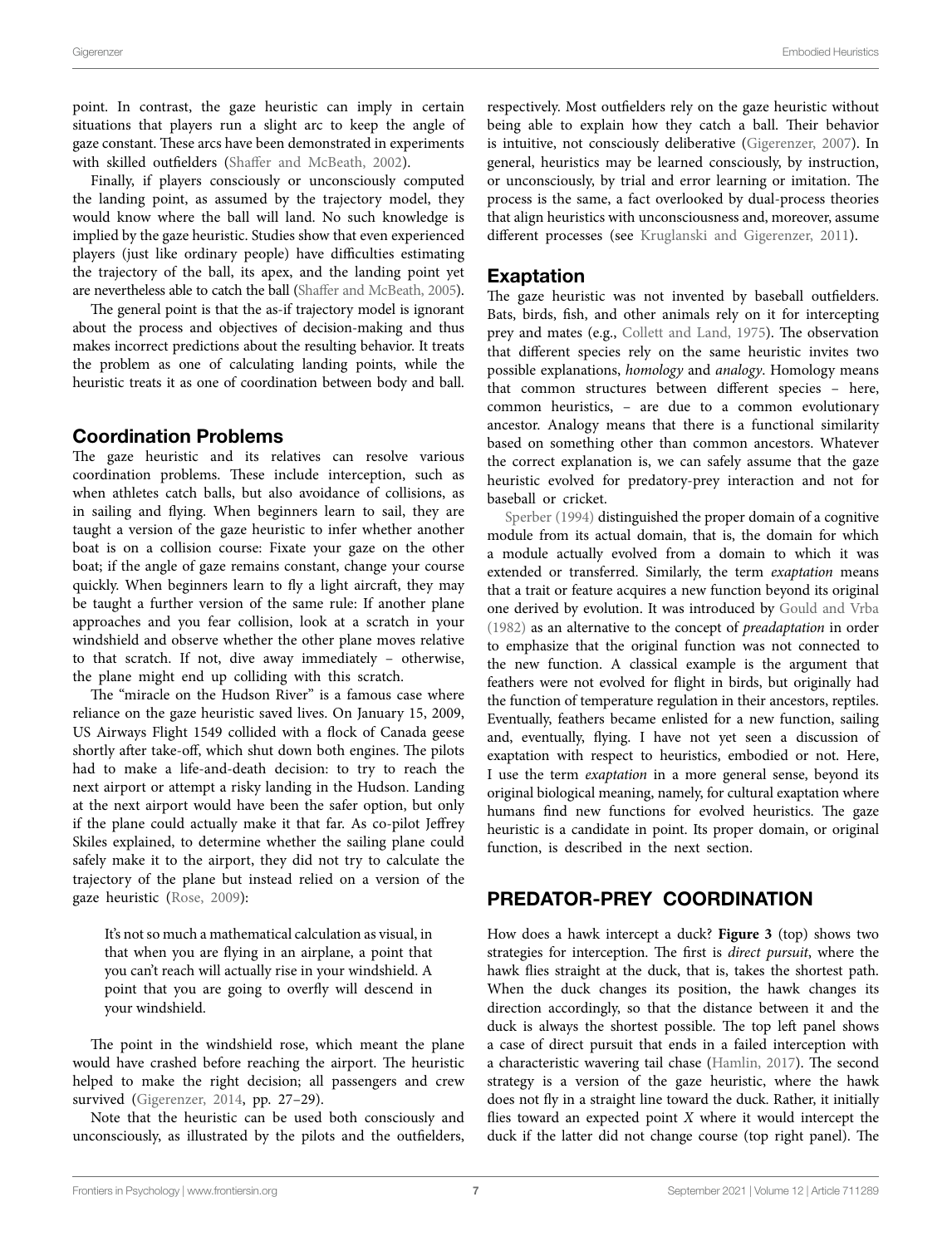<span id="page-7-0"></span>

is higher than that of the prey, resulting in fast interception. Adapted from [Hamlin \(2017\)](#page-10-20).

angle  $\alpha$  between the duck, the hawk, and the interception point *X* defines the angle of gaze. When the duck changes course, the hawk also changes its course so that the angle of gaze remains constant. In geometric terms, the angle of gaze is the base angle of a triangle with equal sides and apex *X*.

Which of the two heuristics do hawks employ? Studies with headcams mounted on hawks showed that they rely on the gaze heuristic [\(Kane et al., 2015](#page-11-23)). The comparison between direct pursuit and the gaze heuristic in **[Figure 3](#page-7-0)** indicates why: Relying on the latter allows for faster interception and avoids the wavering tail chase. Moreover, because the hawk does not fly directly toward the duck, its attack is less obvious. Only when the target is stationary do hawks rely on direct pursuit, that is, fly directly toward the prey.

To be successful in pursuit, an organism needs the ability to adjust speed and direction quickly when the angle changes (due to wind in the case of the fly ball, or due to evasive movements in the case of the duck). The number of possible

adjustments per second is the *visual cycle rate.* Raptors have a visual cycling rate of about 200 per second, whereas humans have a much lower rate of about 10 per second ([Hamlin, 2017\)](#page-10-20). The cycling rate corresponds to the length of the path *A* before it can be adjusted to maintain a constant angle of gaze. The smaller *A* is, the faster the hawk's cycling rate. **[Figure 3](#page-7-0)** (bottom left panel) shows a prey with a faster cycling rate than the hawk that avoids interception by changing its course before the hawk is able to do so. Thanks to a faster cycling rate, the prey can even get behind the predator. Although the hawk keeps the optical angle constant, it is too slow to adjust. Finally, the bottom right panel shows a successful predator that increases its cycling rate in the final stage of the pursuit from *A* to *B*.

#### From Gaze to Echolocation and Whiskers

Although the gaze heuristic is named after the visual sense, it has been adapted to other senses, too. Bats rely on the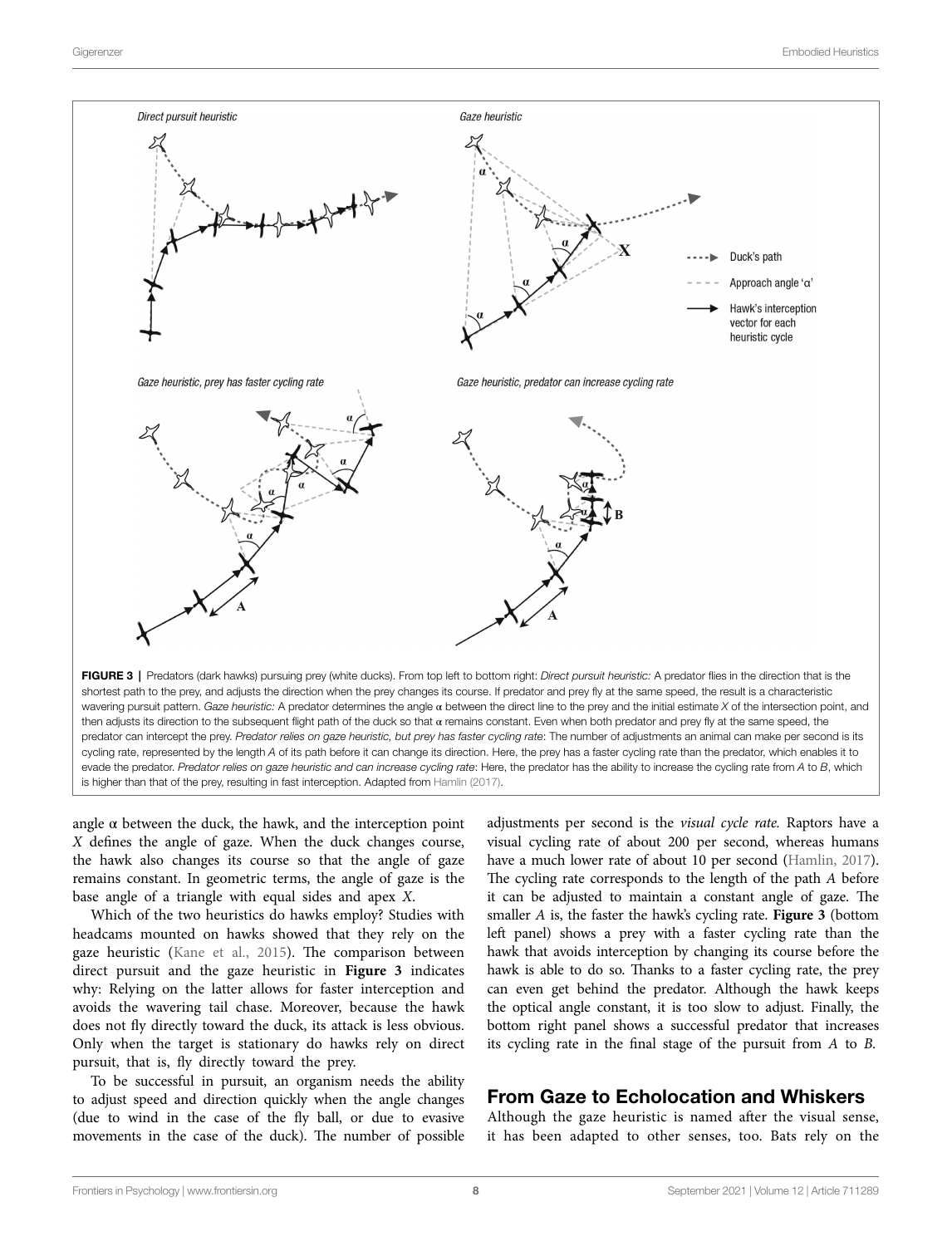equivalent of the gaze heuristic when hunting moths in darkness, but their interception is based on sound, not vision. They use an echolocation system that emits sound as a series of short "clicks" or "calls" ([Denny, 2004](#page-10-21)). When a target is located, the clicks occur more frequently as the bat closes in on a prey. The echolocation version of the gaze heuristic works as described in **Figure 3**, except that the angle  $\alpha$  is based on echolocation rather than visual location. In response to bats, moths have evolved bat-detecting ears capable of hearing the clicks ([Hofstede and Ratcliffe, 2016](#page-11-24)). Outside the bat's detection range, a moth's first reaction is to fly away from the bat. If the frequency of clicks increases, meaning that the bat has detected its prey, this triggers spasms in the moth's wings, resulting in unpredictable flight. Finally, if the clicks peak in a buzz of about 200 clicks a second, the moth's reflex is to instantly freeze to fall out of the bat's path. All this happens within seconds. The bat's clicks correspond to the visual cycles of humans and hawks.

At the final stage of pursuit, the gaze heuristic is supported by tactile senses. Mammals such as cats, rats, and seals use their whiskers to locate the prey. Whiskers are an array of long, coarse hairs around the head and mouth that provide information about the prey's position in the final milliseconds before impact ([Grant et al., 2009\)](#page-10-22). Experiments showed that rats were less successful in completing an interception of a mouse when their whiskers were removed, and if they did succeed, the final clean bite to the neck took longer and was messier ([Hamlin, 2017\)](#page-10-20).

## THE ROYAL AIR FORCE DISCOVERS THE GAZE HEURISTIC

According to a historical analysis, the Royal Air Force (RAF), after some trial and error, was the first to have discovered the gaze heuristic around the beginning of World War II ([Hamlin, 2017](#page-10-20)). The problem was that the British controllers who used radar to direct fighters to enemy planes had failed to reach the required 90% interception rate. Special calculating devices and increasingly complex mathematics were introduced to crunch the numbers, but to no avail. In this situation, an impatient RAF commander demonstrated that he could do a better job by eye, meeting the 90% rate. His system was fleshed out by the Chairman of the "Committee for the Scientific Survey of Air Defence", Sir Henry Tizard, into a fixed angle approach and taught to the controllers. This system became known as the "Tizzy Angle" and used for the remainder of the war.

After being trained to use the gaze heuristic, the British controllers no longer sent pilots directly *via* the shortest distance toward the opponent (the direct pursuit heuristic) but instead estimated an intersection point *X*, which determined the constant angle. If the bomber changed course after having recognized the fighter, the fighter was directed to change course too, but keep the angle constant. Shortly before interception, the faster fighter could turn around and meet the bomber frontally, where it was most vulnerable (**[Figure 4](#page-8-0)**).

<span id="page-8-0"></span>

According to historical records and training materials, the controllers of the German Luftwaffe relied instead on a direct pursuit strategy and appear to have never discovered the gaze heuristic during World War II. In the pursuit control technique, the controller instructs the pilot (who cannot yet see the enemy plane) to fly directly toward the opponent. If the opponent changes course, the pilot is directed to also change course and take the shortest path toward the opponent. The pursuit strategy vectors the fighter behind its opponent, just as the hawk trails behind the duck in **[Figure 3](#page-7-0)** (top left panel), and leads to a smaller rate of interception. Although the Germans' radar system was superior to that of the RAF in several respects, the British use of the gaze heuristic was devastating to the Luftwaffe and decisive to the Battle of Britain. [Hamlin \(2017\)](#page-10-20) argues that the Germans might have won this battle if they had linked their high-tech radar system with a gaze-based heuristic control system. By the end of the war, the Germans were leading in missile technology, including anti-aircraft missiles based on the direct pursuit strategy, but had missed a smart heuristic.

After World War II, the United States army combined German missile technology with the British gaze heuristic system into a most successful autonomous guided weapon: the Sidewinder A1M9 short-range air-to-air missile ([Hamlin,](#page-10-20)  [2017\)](#page-10-20). The missile is a simple, robust interception system whose "gaze" is directed at a point source of heat, which is the target. Once the missile is on its way, it makes continuous inquiries (with a rapid cycle rate) about the changes of the target's position and adjusts its direction so that the angle of "gaze" remains constant. The Sidewinder is still in use in many nations, and new developments appear to be based on the same heuristic maintaining a constant angle of approach.

## A RESEARCH PROGRAM ON EMBODIED HEURISTICS

The case study on the gaze heuristic can provide a template for a general research program on embodied heuristics.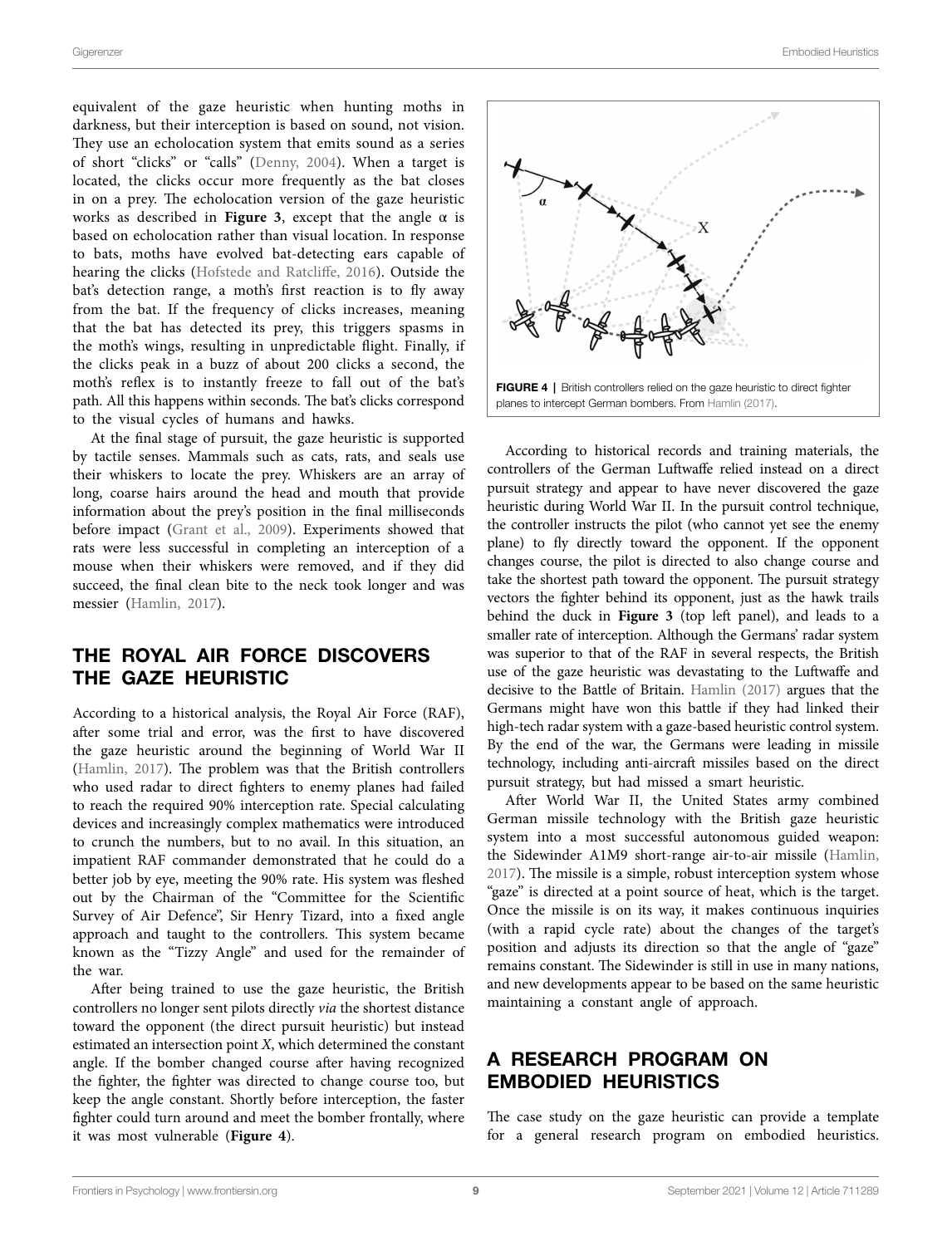Specifically, that program addresses three core questions (see **[Figure 1](#page-4-0)**):

*The Repertoire of Heuristics in the Adaptive Toolbox.* What are the embodied heuristics used by individuals or groups to solve problems? What sensory and motor abilities do these heuristics exploit to find efficient solutions?

*The Structure of the Environment.* What is the structure of an environment to which a given heuristics is adapted?

*Ecological rationality:* Which heuristics are likely to achieve a given goal in a given environment?

This program contrasts with a majority of theories in the cognitive sciences in two respects:

- 1. The body (e.g., sensory and motor abilities) and the environment "select" the heuristics and are crucial to explaining behavior. This differs from "internalist" theories that explain behavior solely by computational processes inside the mind, such as expected utility maximization, Bayesian probability updating, logical symbol manipulation, System 1/System 2 theories, and theory of mind.
- 2. As a consequence, behavior can often be explained by simple heuristics rather than by complex computations. An embodied heuristic can exploit innate or learned capabilities and thereby be both simple *and* accurate.

Only the first of these two points is common to all views on embodied cognition. Although the term *embodied heuristics* is used occasionally in the literature on embodied cognition (e.g., [Gallagher and Hutto, 2008](#page-10-23), p. 27), no programs in existence develop models of embodied heuristics that can be explicated in the form of algorithms and then simulated and tested (see **[Table 1](#page-5-1)**).

# WHY STUDY EMBODIED HEURISTICS?

In this article, I introduced the concept of embodied heuristics and provided a case study on a particularly interesting example, the gaze heuristic. This amazing feat of evolution, a dynamic adaptive heuristic, enables animals and humans to make rapid decisions with the help of a highly automatized system superior to conscious reasoning. I end with some general insights this case study provides.

#### Embodied Heuristics Are Efficient Because They Exploit Sensory and Motor Abilities

To execute an embodied heuristic requires specific sensorimotor abilities. For instance, the gaze heuristic is of little value to a robot that cannot keep its eye on a moving object against a noisy background or cannot run. In the vocabulary of AI, the software needs the proper hardware. This basic insight contrasts with most theories in decision-making that rely exclusively on logic or probability.

## Complex Problems Do Not Generally Need Complex Solutions

From machine learning to cognitive sciences, a common assumption is that the more complex a model is, the better

it must perform. That is true in situations of risk or welldefined games such as chess and Go, but not in situations of uncertainty, as in interactions with humans and other animals [\(Katsikopoulos et al., 2020\)](#page-11-25). For instance, between 2007 and 2015, Google Flu Trends tried to predict the proportion of flu-related doctor visits, based on an analysis of 50 million search terms using thousands of big data models. When predictions failed, Google engineers made the algorithm more complex instead of simpler, without any improvement. In contrast, a simple heuristic that relies on a single data point, the most recent number of flu-related doctor visits, predicts better than Google's big data models [\(Katsikopoulos et al., in](#page-11-26)  [press\)](#page-11-26). Similarly, in social encounters, heuristics based on imitation or tit-for-tat can hardly be beaten, even in welldefined games ([Duersch et al., 2012\)](#page-10-24). The general methodological lesson is to always test complex models against simple heuristics.

#### One and the Same Heuristic Can Solve Problems in Stationary and in Nonstationary Worlds

Some scholars have hypothesized that the success of simple heuristics is restricted to stable or nonsocial worlds, and that social interactions need complex strategies (for a discussion, see [Hertwig and Hoffrage, 2013](#page-11-27)). The gaze heuristic is a clear counterexample, as are tit-for-tat and heuristics relying on imitation. Moreover, in the present case, nonstationary problems of predator-prey interaction are the proper domain of the gaze heuristic; those involving inanimate objects such as fly balls are later extensions. In general, complex models with many free parameters are likely to succeed in stable, stationary worlds, while simple heuristics, like human intelligence, evolved for dealing with an uncertain, social world ([Katsikopoulos](#page-11-25)  [et al., 2020](#page-11-25)).

## Cognition is More Than Symbol Manipulation

Research on embodied heuristics follows and extends [Simon](#page-11-28)  [\(1956\)](#page-11-28) program of bounded rationality. At the same time, it contrasts with [Newell and Simon's \(1972\)](#page-11-29) *physical symbol hypothesis*, which assumes that symbol manipulation, as in computers, is the essence of all rational systems, implying that sensorimotor abilities are of little relevance (see [Gallese et al.,](#page-10-25)  [2020\)](#page-10-25). Cognitive and social psychologists have largely taken their inspiration from the symbol manipulation view, assuming that cognition is mainly what statistics and computer do [\(Gigerenzer, 1991](#page-10-26); [Gigerenzer and Goldstein, 1996\)](#page-10-27). In these theories, which are often highly complex and "as-if," neither heuristics nor their anchoring in the body play a role.

The gaze heuristic is a simple iterative heuristic that adapts to changes in flight path due to wind in case of a fly ball or due to evasion attempts in the case of prey. It can solve problems in stationary and nonstationary environments and is embodied in the sense that it requires specific sensory and motor capabilities to function efficiently. The astonishing feat is that the heuristic has enlisted different sensory capacities in different species, including vision and echolocation. It also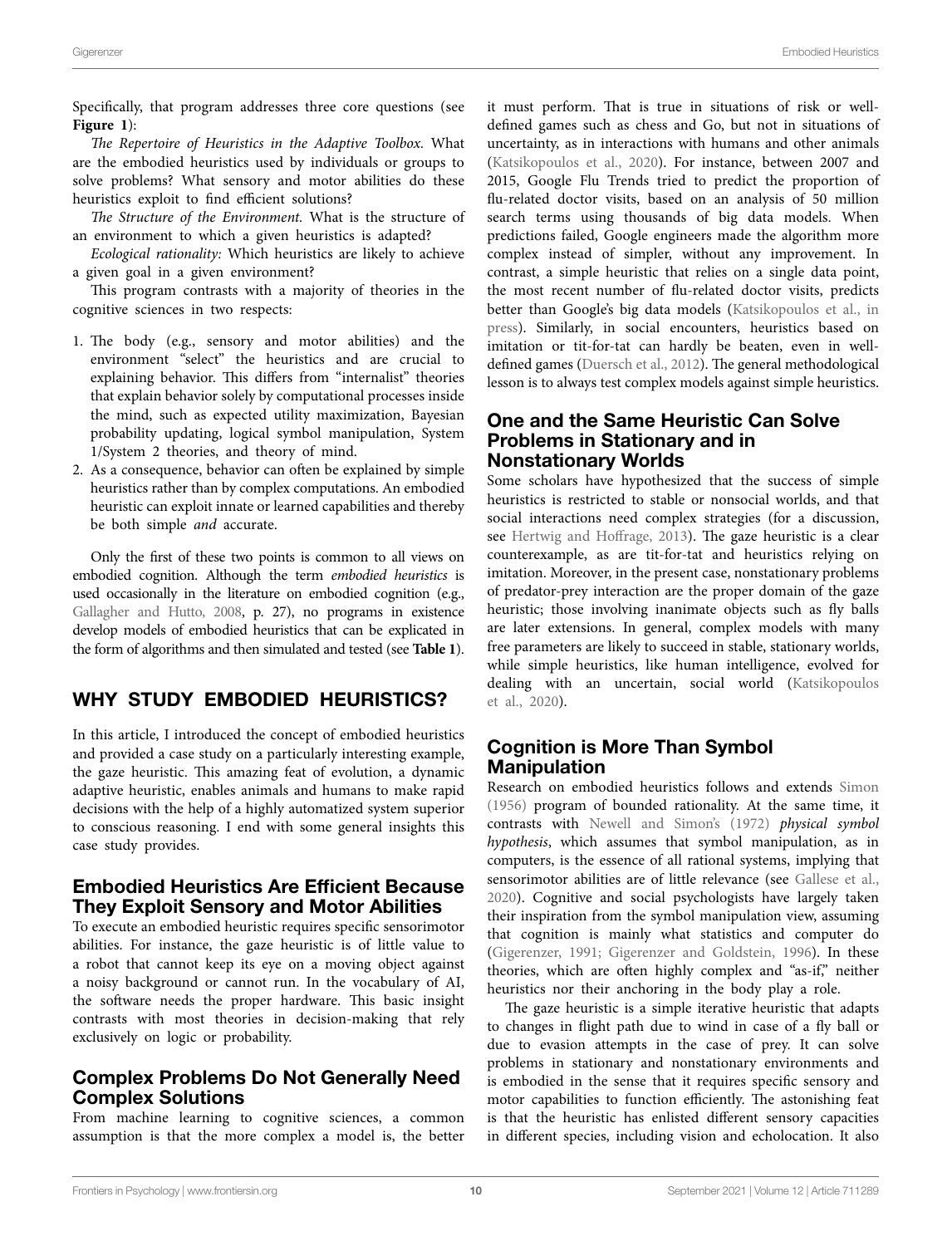has enlisted various motor abilities. When dogs catch a Frisbee, they implement the gaze heuristic by running ([Shaffer et al.,](#page-11-30)  [2004\)](#page-11-30); when teleost fish pursue prey, they implement the heuristic by swimming; and when hawks go after prey, they implement it by flying. Humans implement the heuristic both in two-dimensional space, such as when trying to avoid a collision with another sailboat, or in three-dimensional space, as when trying to avoid a collision in the air.

The heuristic has also inspired rethinking financial regulation. Andrew Haldane, the Bank of England's chief economist, presented his acclaimed Jackson Hole talk entitled "The Dog and the Frisbee" on the gaze heuristic as a model for a safer world of banking. He argued for introducing simple and robust control systems in place of complex regulatory systems, which neither foresaw nor prevented the crisis of 2008 ([Haldane and](#page-10-28)  [Madouros, 2012\)](#page-10-28). Haldane used the heuristic as an analogy for robustness, not embodiment. For instance, capital requirements are estimated by calculating the value-at-risk of a bank, which may involve estimating thousands of risk factors and millions of covariation coefficients. The limited success of these estimations recalls the calculations made by the RAF before it discovered the gaze heuristic ([Gigerenzer and Gray,](#page-10-17)  [2017\)](#page-10-17). The banking system is a fast-changing, nonstationary environment where simple rules can lead to better and more

#### **REFERENCES**

- <span id="page-10-13"></span>Arkes, H. R., Gigerenzer, G., and Hertwig, R. (2016). How bad is incoherence? *Decision* 3, 20–39. doi: [10.1037/dec0000043](https://doi.org/10.1037/dec0000043)
- <span id="page-10-7"></span>Binmore, K. (2008). *Rational Decisions*. Princeton, NJ: Princeton University Press.
- <span id="page-10-2"></span>Brooks, R. A. (1991). Intelligence without representation. *Artif. Intell.* 47, 139–159. doi: [10.1016/0004-3702\(91\)90053-M](https://doi.org/10.1016/0004-3702(91)90053-M)
- <span id="page-10-6"></span>Cantor, G. (1954). *The Founding of the Theory of Transfinite Numbers*. transl. P. E. B. Jourdain (New York: Dover). First published 1915.
- <span id="page-10-18"></span>Collett, T. S., and Land, M. F. (1975). Visual control of flight behavior in the hoverfly, Syritta pipiens *L*. *J. Comp. Physiol.* 99, 1–66. doi: [10.1007/BF01464710](https://doi.org/10.1007/BF01464710)
- <span id="page-10-11"></span>Cosmides, L. (1989). The logic of social exchange: has natural selection shaped how humans reason? Studies with the Wason selection task. *Cognition* 31, 187–276. doi: [10.1016/0010-0277\(89\)90023-1](https://doi.org/10.1016/0010-0277(89)90023-1)

<span id="page-10-15"></span>Dawkins, R. (1989). *The Selfish Gene*, 2nd Edn. Oxford: Oxford University Press.

- <span id="page-10-14"></span>DeMiguel, V., Garlappi, L., and Uppal, R. (2009). Optimal versus naive diversification: how inefficient is the 1/N portfolio strategy? *Rev. Financ. Stud.* 22, 1915–1953. doi: [10.1093/rfs/hhm075](https://doi.org/10.1093/rfs/hhm075)
- <span id="page-10-21"></span>Denny, M. (2004). The physics of bat echolocation: signal processing techniques. *Am. J. Phys.* 72, 1465–1477. doi: [10.1119/1.1778393](https://doi.org/10.1119/1.1778393)
- <span id="page-10-24"></span>Duersch, T., Oechssler, J., and Schipper, B. C. (2012). Unbeatable imitation. *Game. Econ. Behav.* 76, 88–96. doi: [10.1016/j.geb.2012.05.002](https://doi.org/10.1016/j.geb.2012.05.002)
- <span id="page-10-4"></span>Friedman, D., Isaac, R. M., James, D., and Sunder, S. (2014). *Risky Curves. On the Empirical Failure of Expected Utility*. New York: Routledge.
- <span id="page-10-3"></span>Friedman, M. (1953). *Essays in Positive Economics*. Chicago: University of Chicago Press.
- <span id="page-10-23"></span>Gallagher, S., and Hutto, D. D. (2008). "Understanding others through primary interaction and narrative practice," in *The Shared Mind: Perspectives on Intersubjectivity*. eds. J. Zlatev, T. Racine, C. Sinha and E. Itkonen (Amsterdam: John Benjamins), 17–38.
- <span id="page-10-25"></span>Gallese, V., Mastrogiorgio, A., Petracca, E., and Viale, R. (2020). "Embodied bounded rationality," in *Routledge Handbook of Bounded Rationality*. ed. R. Viale (London: Routledge), 377–390.
- <span id="page-10-1"></span>Gibson, J. J. (1979). *The Ecological Approach to Visual Perception*. Boston: Houghton Mifflin.

transparent decisions. The standard approach in cognitive science, however, has resembled bank regulation, based on the assumption that more complexity is always better. Journals are filled with highly parameterized models that integrate all possibly relevant information, Bayesian or otherwise. Complexity pays for well-defined situations such as games, but leads to overfitting in ill-defined situations of uncertainty.

Evolution has given us the gaze heuristic, and with it a pointer to study the ingenious solutions it has found for a brain the size of two fists. To do so, we need to embark on a systematic study of embodied heuristics in the real world.

## DATA AVAILABILITY STATEMENT

The original contributions presented in the study are included in the article/supplementary material, further inquiries can be directed to the corresponding author.

#### AUTHOR CONTRIBUTIONS

The author confirms being the sole contributor of this work and has approved it for publication.

- <span id="page-10-26"></span>Gigerenzer, G. (1991). From tools to theories: a heuristic of discovery in cognitive psychology. *Psychol. Rev.* 98, 254–267. doi: [10.1037/0033-295X.98.2.254](https://doi.org/10.1037/0033-295X.98.2.254)
- <span id="page-10-17"></span>Gigerenzer, G. (2007). *Gut feelings: The intelligence of the unconscious*. New York: Viking Press.
- <span id="page-10-16"></span>Gigerenzer, G. (2014). *Risk Savvy: How to Make Good Decisions*. New York: Viking.
- <span id="page-10-8"></span>Gigerenzer, G. (2020). "What is bounded rationality?" in *Routledge Handbook of Bounded Rationality*. ed. R. Viale (London: Routledge), 55–69.
- <span id="page-10-10"></span>Gigerenzer, G., and Gaissmaier, W. (2011). Heuristic decision making. *Ann. Rev. Psychol.* 62, 451–482. doi: [10.1146/annurev-psych-120709-145346](https://doi.org/10.1146/annurev-psych-120709-145346)
- <span id="page-10-27"></span>Gigerenzer, G., and Goldstein, D. G. (1996). Mind as computer: birth of a metaphor. *Creativity Res. J.* 9, 131–144. doi: [10.1207/s15326934crj0902&3\\_3](https://doi.org/10.1207/s15326934crj0902&3_3)
- Gigerenzer, G., and Gray, W. D. (2017). A simple heuristic successfully used by humans, animals, and machines: the story of the RAF and Luftwaffe, hawks and ducks, dogs and Frisbees, baseball outfielders and sidewinder missiles – oh my! *Top. Cogn. Sci.* 9, 260–263. doi: [10.1111/tops.12269](https://doi.org/10.1111/tops.12269)
- <span id="page-10-12"></span>Gigerenzer, G., and Hug, K. (1992). Domain-specific reasoning: social contracts, cheating, and perspective change. *Cognition 42*, 127–171. doi: [10.1016/0010-0277\(92\)90060-U](https://doi.org/10.1016/0010-0277(92)90060-U)
- <span id="page-10-9"></span>Gigerenzer, G., Todd, P. M., and the ABC Research Group (1999). *Simple Heuristics That Make us Smart*. New York: Oxford University Press.
- <span id="page-10-5"></span>Godfrey-Smith, P. (2016). *Other Minds: The Octopus and the Evolution of Intelligent Life*. London: Harper Collins.
- <span id="page-10-19"></span>Gould, S. J., and Vrba, E. S. (1982). Exaptation—a missing term in the science of form. *Paleobiology* 8, 4–15. doi: [10.1017/S0094837300004310](https://doi.org/10.1017/S0094837300004310)
- <span id="page-10-22"></span>Grant, R. A., Mitchinson, B., Fox, C., and Prescott, T. J. (2009). Active touch sensing in the rat: anticipatory and regulatory control of whisker movements during surface exploration. *J. Neurophysiol.* 101(2), 862–874. doi: [10.1152/](https://doi.org/10.1152/jn.90783.2008) [jn.90783.2008](https://doi.org/10.1152/jn.90783.2008)
- <span id="page-10-0"></span>Gruber, H. E., and Vonèche, J. J. (1977). *The Essential Piaget*. New York: Basic Books.
- <span id="page-10-28"></span>Haldane, A. G., and Madouros, V. (2012). The dog and the frisbee. *Revista de Economia Institucional*, 109–110.
- <span id="page-10-20"></span>Hamlin, R. P. (2017). "The gaze heuristic:" biography of an adaptively rational decision process. *Top. Cogn. Sci.* 9, 264–288. doi: [10.1111/tops.12253](https://doi.org/10.1111/tops.12253)